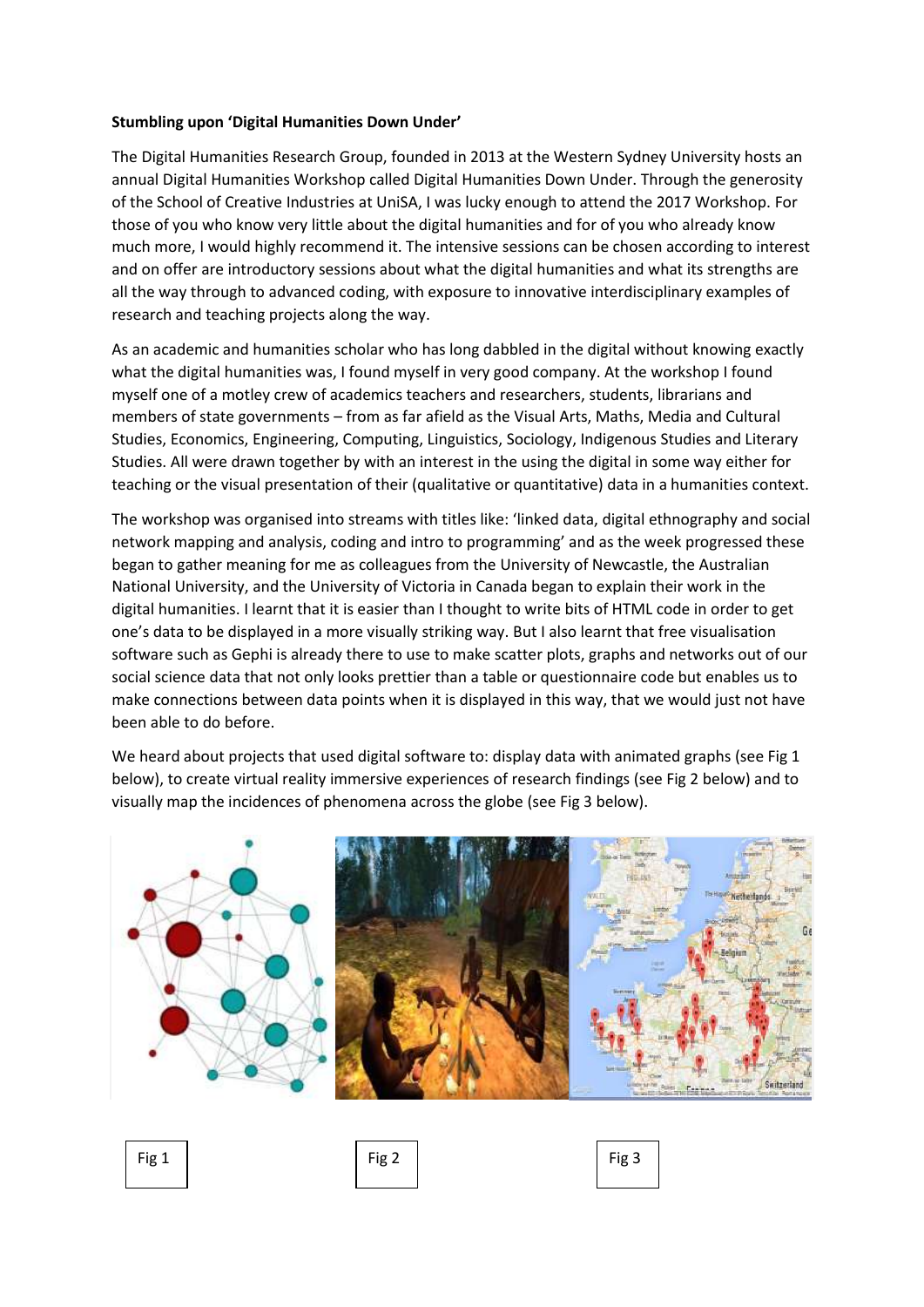One of the project's presented at the workshop that probably dovetailed best with my own research and teaching interests in visual culture and mobile learning was some work of Dr Jenna Condie. She is a critical, social psychologist and qualitative digital research methods lecturer at the Western Sydney University who is using location-aware mobile apps (such as the Tinder dating app) to track the movement and interactions of people along the Arab-Israeli Border. As she says "when the 'field' is an app on your phone that is in your hand"… "every place else you go, the rules of research need rewriting" (Condie 2017, n.p.). This workshop considered the theoretical, methodological, and ethical implications of using location-aware mobile dating apps in research.

Researchers and teachers in Linguists, Literary Studies and Literary Historians were also strikingly visible – they seem to have used the digital humanities as a place to remake themselves and claim and map new territory in their fields. One such person was the presenter Prof Ray Siemens, a literary scholar with wide-ranging expertise in English renaissance texts, but who combines this know-how with an extensive repertoire of digital research methods. He is Distinguished Professor in English in the Faculty of Humanities at the University of Victoria In Canada and holds a cross appointment in Computer Science. This is the kind of crossing of discipline boundaries that the digital humanities makes possible. He also heads up the Electronic Textual Cultures Lab [\(http://etcl.uvic.ca/\)](http://etcl.uvic.ca/). This active research group is full of reinvented medievalists who use innovative digital methods in their research and teaching. An example of one of their projects is the digitisation of early printed books, and documents that existed only in single or few copies and which have now been scanned for archival purposes but also for access to the materials that might not otherwise have been possible. At the workshop, Prof Siemens' presentation was entitled 'Understanding and engaging knowledge in a social context' and in it he introduced us to a useful way of mapping the methodological commons used across disparate disciplines in the humanities to enable rigorous and creative inter disciplinarily. If you have a look at his diagram in Fig 4. below you will see that the digital humanities approach makes all kinds of data more readable and accessible to those not having specific and often technical disciplinary expertise. This palpably supports scholars from many different disciplines being able to access and interpret a far larger and more disparate data pool and to use their disciplinary expertise to work on it together. This is because through the digital humanities people are really able to *see* other people's data and link it to their own, leading to new and fruitful associations and collaborations.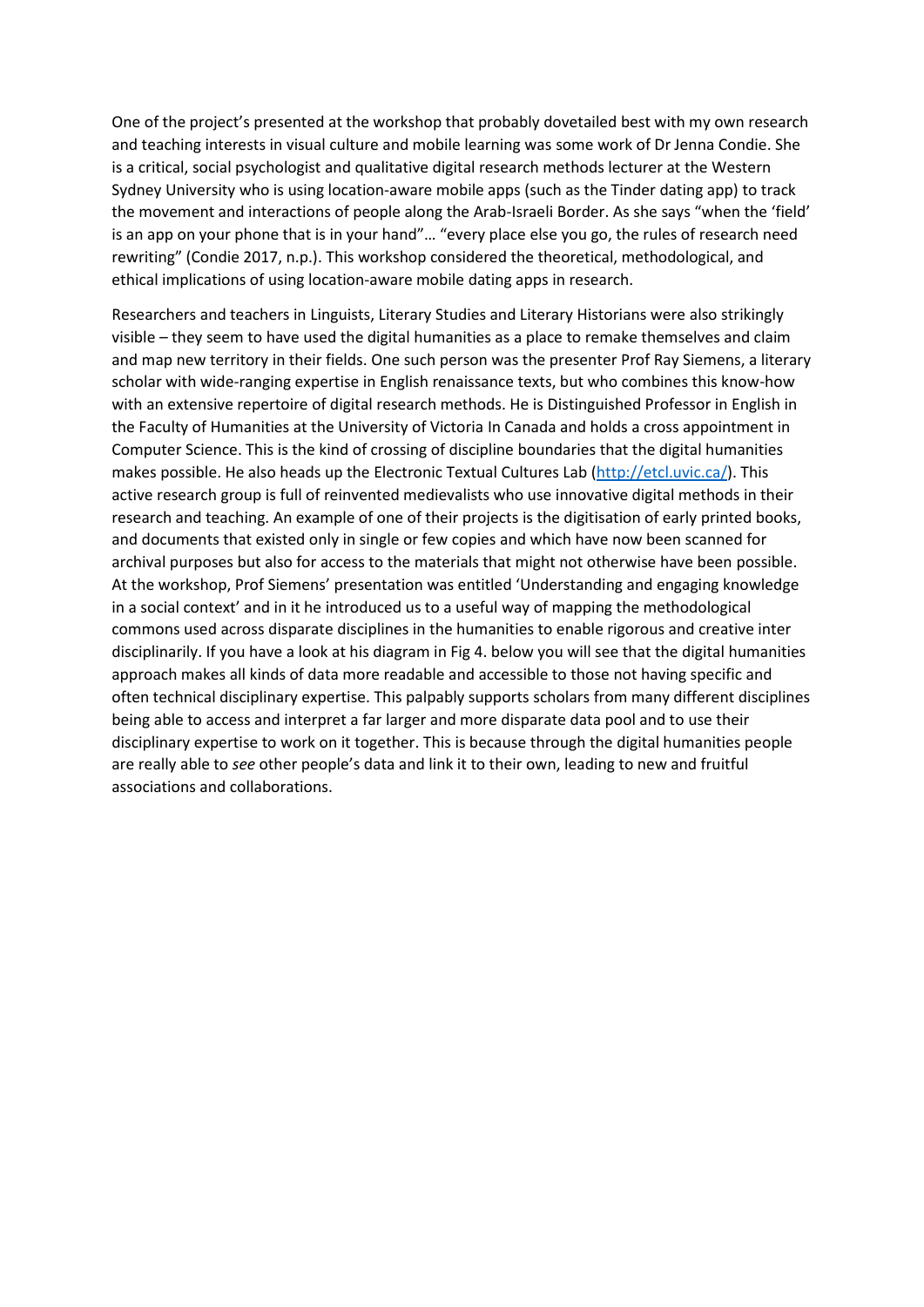

Whilst the digital humanities started out sounding like an oxymoron to me, after the workshop I was left with a profound sense of a space where old things have been taken apart and put back together in a new way that really propels the boundaries of knowledge in the humanities beyond where they could have gone before.

In the digital humanities, the strength of the humanities in thinking through meta approaches, critically analysing research questions and including values of social justice is brought to bear upon detailed data sets that are then able to be used and re-sued by different people, in different projects in service of truly trans disciplinary knowledge building

Although the Western Sydney University is most active in this space through its presence in the Digital Humanities research group who host this workshop, UniSA is also powering ahead in this space, so now might be a great time to join in if you have not done this already. The inclusive and open approach that the digital humanities currently provides to support the work of one's colleagues whilst also linking one's own work to theirs is also thoroughly appealing. That is one of the reasons why I have tried to showcase the names and projects of colleagues working in this space.